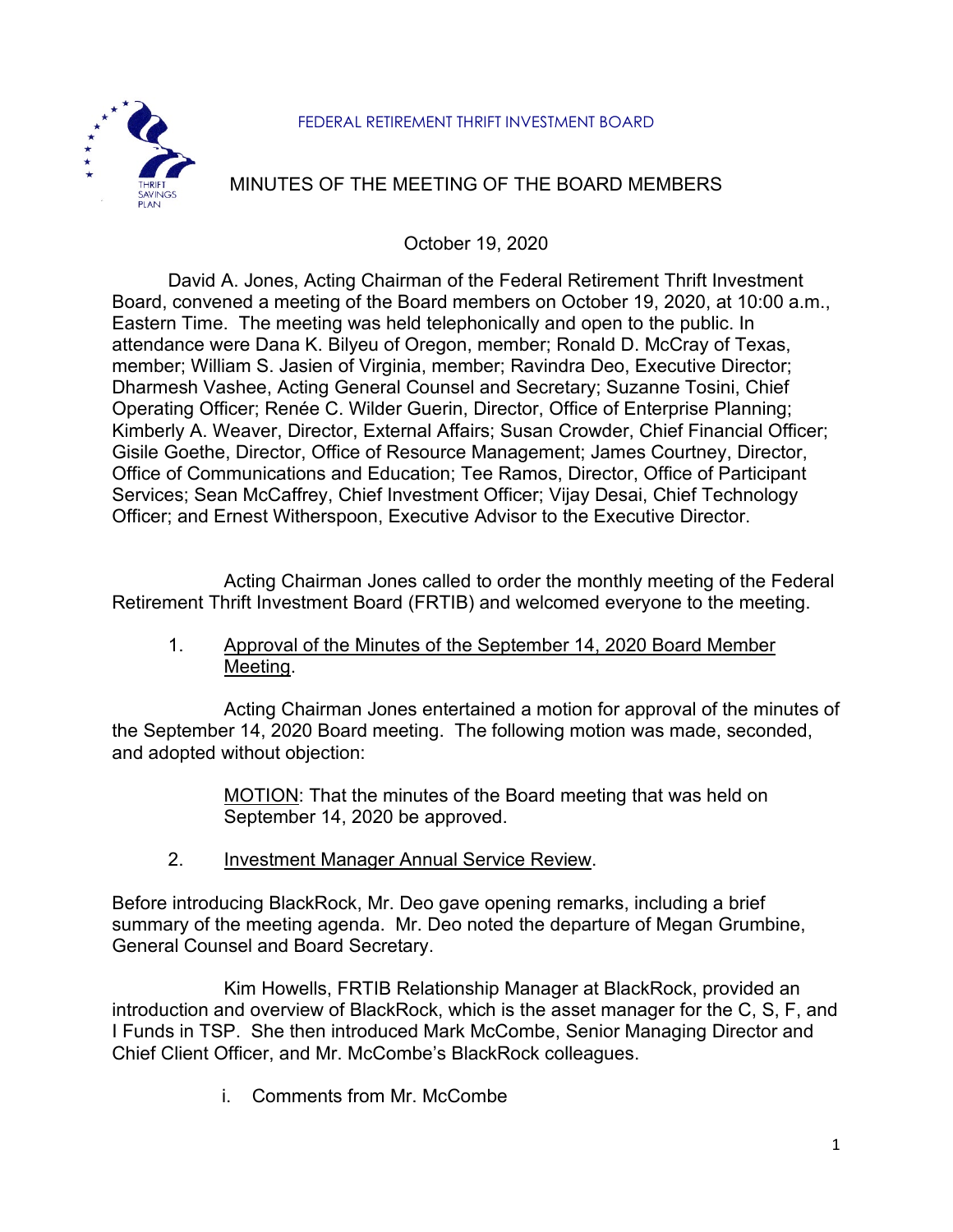Mr. McCombe provided a general overview and outlook of the U.S. and global economies and discussed the economic recovery of various sectors impacted by the pandemic.

### ii. BlackRock overview

Ms. Howells presented a review of assets under management by BlackRock. [See "Investment Manager Annual Service Review" \(attached\).](https://www.frtib.gov/pdf/minutes/2020/Oct/MM-2020Oct-Att1.pdf) She noted that BlackRock manages approximately 400 billion dollars in TSP participant assets across the C, S, I, and F Funds.

Ms. Howells then introduced Alan Mason, Managing Director of BlackRock, to present additional information about the management of the C, S, I, and F Funds. Mr. Mason noted that participant activity was triple its usual levels in March and April of this year. He also noted that 2020 performance is identical to 2019 performance for inception-to-date numbers. He also noted the S Fund underperformed its benchmark primarily due to futures mis-tracking and securities sampling, while the I Fund has outperformed the benchmark as a result of tax advantage and securities lending.

Mr. Mason next introduced Scott Radell, Managing Director of BlackRock. Mr. Radell provided an overview of F Fund management. Mr. Radell stated that the F Fund is tracking its benchmark, despite the drop in fixed income prices during the pandemic.

Mr. Mason next introduced Jason Strofs, Global Head of Product Strategy, Trading and Liquidity Strategies, of BlackRock to deliver remarks on securities lending. In response to board member questions about securities lending risk management, Mr. Strofs explained that BlackRock evaluates counterparties, over-collateralizes its transactions, and indemnifies TSP as a final backstop to protect against borrower default. He highlighted the increase in TSP lending returns this year in contrast to the unfavorable interest rate environment in 2019.

#### 3. Monthly Reports.

Following a 10-minute break at 11:00am, the open session continued at 11:09am with monthly reports.

a. Participant Activity Report

Mr. Ramos reviewed the monthly participant activity report. See ["August](https://www.frtib.gov/pdf/minutes/2020/Oct/MM-2020Oct-Att2.pdf)  [2020 Thrift Savings Fund Statistics"](https://www.frtib.gov/pdf/minutes/2020/Oct/MM-2020Oct-Att2.pdf) and ["September 2020 Thrift Savings Fund](https://www.frtib.gov/pdf/minutes/2020/Oct/MM-2020Oct-Att3.pdf)  [Statistics" \(attached\).](https://www.frtib.gov/pdf/minutes/2020/Oct/MM-2020Oct-Att3.pdf) He noted that full withdrawals for separated participants decreased while partial withdrawals continue to increase since the deployment of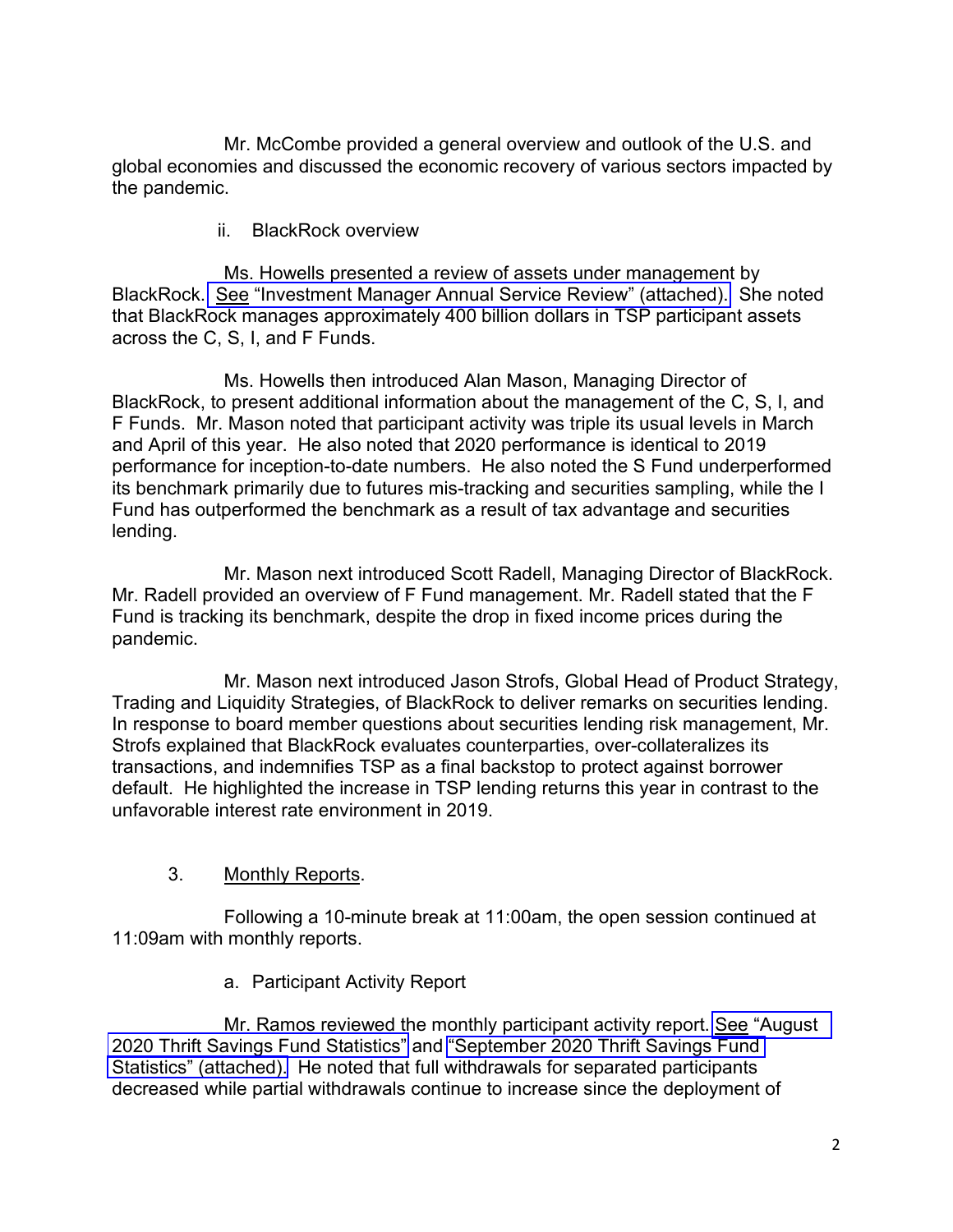additional withdrawals. Participation rates continue to increase with FERS at 93.4 percent and active duty uniformed services at 71.3 percent, respectively. Hardship withdrawals continue to trend downward.

b. Legislative Report

Ms. Weaver shared that the Senate was to vote on the Supreme Court nominee sometime during the week after the board meeting. The House was out of session during that same week. Both chambers were expected to be out of session until after the November 3<sup>rd</sup> elections.

- 4. Quarterly Reports.
	- a. Investment Policy

Mr. McCaffrey reviewed the monthly investment performance report. [See](https://www.frtib.gov/pdf/minutes/2020/Oct/MM-2020Oct-Att4.pdf) ["September 2020 Performance Review – G, F, C, S, I, and L Funds" \(attached\).](https://www.frtib.gov/pdf/minutes/2020/Oct/MM-2020Oct-Att4.pdf) Mr. McCaffrey noted that BlackRock's performance for the F Fund was in line with the Fixed Income Index and its performance for the C Fund matched the Large Cap Index returns. It underperformed the Small- Mid-cap index for the S Fund by five basis points, primarily due to securities sampling. BlackRock's performance for the I Fund was in line with the International Index.

Despite continued improvement in the labor market, U.S. equities pulled back from their all-time highs, according to reports, as some investors worried that recent stock gains had outpaced the economic recovery. The Federal Reserve kept its target interest rate range unchanged, citing low inflation as well as uncertainty surrounding the ongoing pandemic. The C and S Funds posted losses. The I Fund also fell, hampered by a stronger U.S. dollar. The F Fund had a slight loss. All the L Funds finished lower.

For the F and C Funds year-to-date, BlackRock's performance was in line with the Funds' respective indices. For the S Fund, it underperformed the Small Mid Cap Index by 22 basis points, primarily due to securities sampling and futures mistracking. Its performance for the I Fund year-to-date exceeded the performance of the International Index by 33 basis points, primarily due to tax advantage and futures mistracking.

For the month of October through Friday, October 16, equity markets have moved to positive territory. The C Fund is ahead by 3.66 percent. The S Fund is up 7.42 percent and the I Fund has gained 1.51 percent. In fixed income, the F Fund is just slightly positive at 0.03 percent. The G Fund is better by 0.03 percent.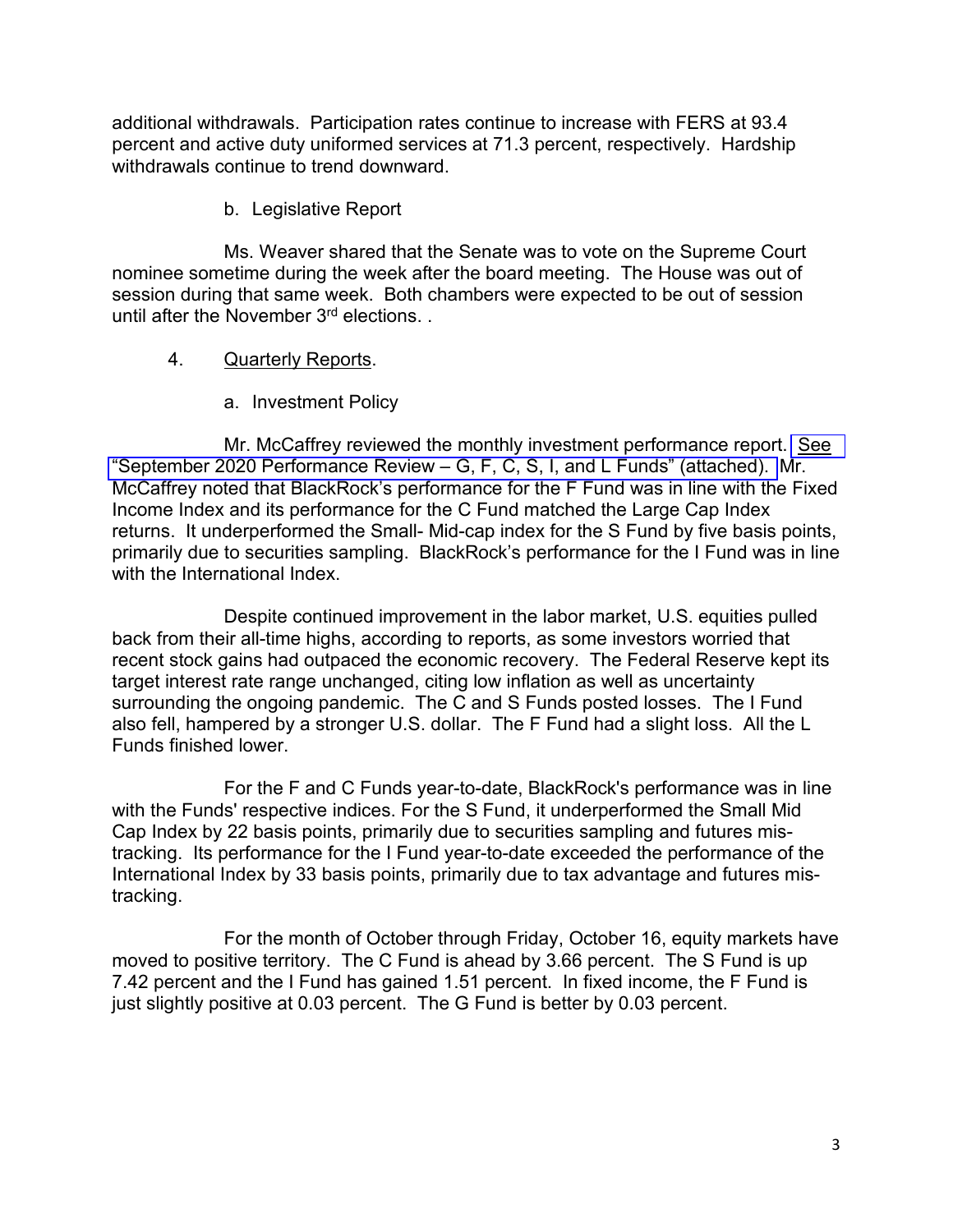Mr. McCaffrey noted that as of September 30, 2020, there were over 2.7 million participants who owned at least one L Fund. L Fund participation climbed approximately 30,000 in September. Much of that growth, as expected, was attributable to new Blended Retirement System participants automatically enrolled in the L 2055, L 2060, and L 2065 Funds. There are almost 1.64 million participants who have all of their account in L Funds.

He also shared that overall IFT activity for September was a bit higher than the long-term median; however, the numbers remain relatively small. The G Fund was the primary beneficiary of net outflows from the C and S Funds.

Mr. McCaffrey then provided quarterly updates, noting that an audit conducted of BlackRock's proxy voting found no exceptions to established guidelines during the second quarter of 2020.

With regard to class action settlements, he explained that there were 57 claims open at the start of the second quarter of 2020. Twelve claims were opened during the quarter. One claim was settled in the C Fund for almost 20,000 dollars and another was closed due to administrator action. Four claims were settled in the S Fund for a total of about 150,000 dollars, and two claims were closed due to administrator action. At the end of the quarter, 61 claims remained open. For year to date, 19 claims have been settled for a total of about 641,000 dollars.

The Board voted to reaffirm the investment policies of the G, C, S, I and F

Funds.

b. Budget Review

Ms. Crowder discussed the fourth quarter budget review. See ["FRTIB FY](https://www.frtib.gov/pdf/minutes/2020/Oct/MM-2020Oct-Att5.pdf)  [2020 4th Quarter Budget Review" \(attached\).](https://www.frtib.gov/pdf/minutes/2020/Oct/MM-2020Oct-Att5.pdf) Ms. Crowder explained that the agency ended the fiscal year executing around 102 percent against the fourth-quarter spend plan target. For the fiscal year 365.6 million dollars, or 95 percent, was executed. She noted that of the 365.6 million dollars executed, approximately 247.5 million dollars, or 68 percent, support record-keeping operations and maintenance. Average assets for fiscal year 2020 were at 619.6 billion dollars.

c. Audit Status

 Mr. Boone conducted the audit status review and Mr. Deo provided the remediation update. See "Audit [Status/Security & Remediation Status" \(attached\).](https://www.frtib.gov/pdf/minutes/2020/Oct/MM-2020Oct-Att6.pdf)  Seven audits have concluded, five are in progress, and 12 are planned for this year. One audit is running late due to the pandemic, so that report will be done in November. EBSA will conduct nine audits in FY 2021, which are expected to be done within the fiscal year. Mr. Boone also provided a report of the [Withdrawals Process Audit.](https://www.frtib.gov/pdf/minutes/2020/Oct/MM-2020Oct-Att7.pdf) Of the ten prior year audit recommendations, all were closed and KPMG issued no new audit recommendations.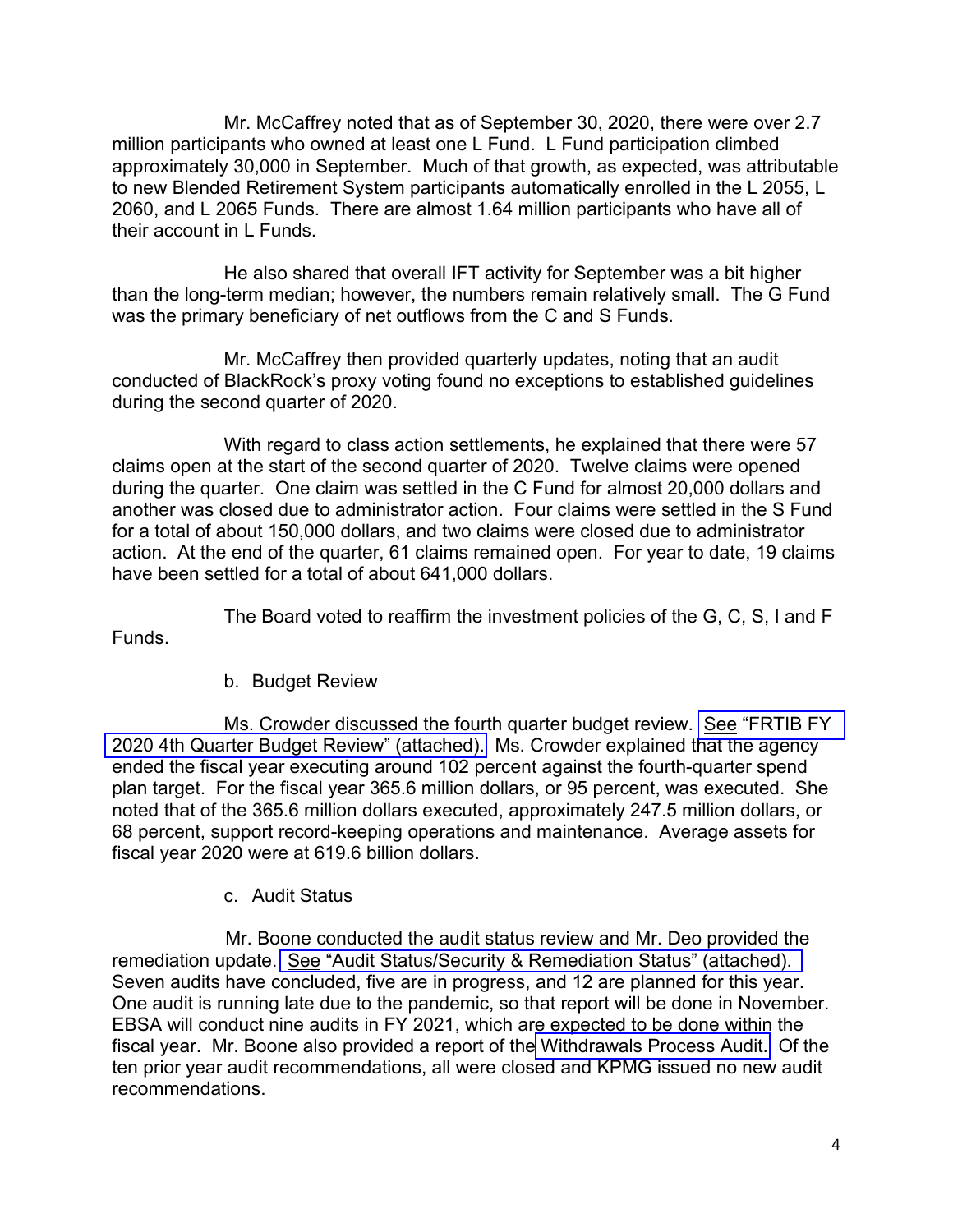Mr. Deo discussed audit closures, noting that the FY 2020 target for 125 audit closures was surpassed with 128 audit closures. Forty-nine audit closures are projected in the coming year. He explained that the Agency began the year with 280 open findings according to FRTIB's count, , leaving 183 at year end after the Agency closures in FY2020. Lastly, Mr. Deo explained how the agency assesses the risk of audit findings, noting that for the upcoming audit year, the remediation focus will be on findings at the "critical" and "high" risk levels.

In response to board member questions regarding the difference in audit finding closure targets between last year and this year, Mr. Deo explained that the RKSA procurement will likely resolve many open findings and the significant annual target adjustment from 128 to 49 reflects that expectation.

## 5. Mid-Year Financial Review.

Ms. Crowder introduced Mr. Thomas Rey from Clifton Larsen Allen, who discussed the mid-year financial statement review. [See "CLA Mid-Year Review"](https://www.frtib.gov/pdf/minutes/2020/Oct/MM-2020Oct-Att8.pdf)  [\(attached\). T](https://www.frtib.gov/pdf/minutes/2020/Oct/MM-2020Oct-Att8.pdf)he midterm review covered the Thrift Savings Fund financial statements for the six months ended June 30, 2020. CLA stated that they were not aware of any material modifications that should be made to the interim financial information for it to be in conformity with generally accepted accounting principles. CLA did not express an opinion on internal controls. CLA concluded its presentation by summarizing prior recommendations.

## 6. Enterprise Risk Management Update.

Ms. Tosini provided the enterprise risk management update. [See](https://www.frtib.gov/pdf/minutes/2020/Oct/MM-2020Oct-Att9.pdf) ["Enterprise Risk Management \(ERM\) Update" \(attached\).](https://www.frtib.gov/pdf/minutes/2020/Oct/MM-2020Oct-Att9.pdf) Ms. Tosini, who is also the Acting Chief Risk Officer as well as COO, explained that the agency's current enterprise risk management framework is repeatable and yielding results. This year, the agency identified 17 risks that were ranked as high, medium-high, or medium, with risk treatment plans in place to address the six high and medium-high risks. This is down from 21 risks in those categories last year. The six high and medium-high risks are in the areas of insider threat, information security, disaster recovery and business continuity, data privacy, fraud detection, and acquisition planning.

Ms. Tosini highlighted FRTIB's participation in an OMB pilot program aimed at improving enterprise risk management across the government.

# 7. Adjourn

On a vote taken by the Acting Chairman, the members closed the meeting at 12:00 p.m. for executive session.